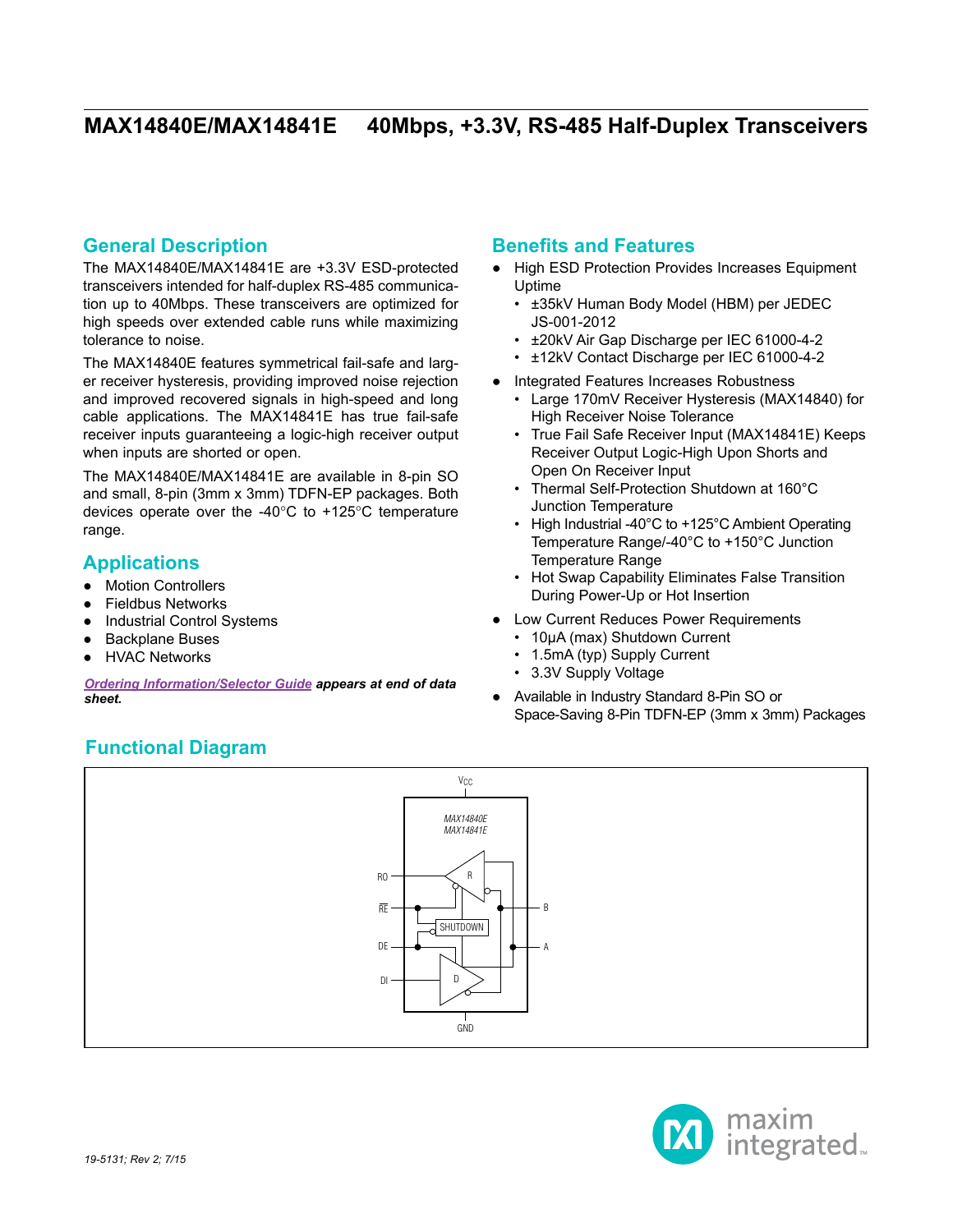## **Absolute Maximum Ratings**

| (Voltages referenced to GND.)                                       |  |
|---------------------------------------------------------------------|--|
|                                                                     |  |
|                                                                     |  |
|                                                                     |  |
|                                                                     |  |
| Short-Circuit Duration (RO, A, B) to GND  Continuous                |  |
| Continuous Power Dissipation ( $TA = +70^{\circ}C$ )                |  |
| 8-Pin SO (derate 7.6mW/°C above +70°C)  606mW                       |  |
| 8-Pin TDFN (derate 24.4mW/°C above +70°C)  1951mW                   |  |
| Junction-to-Case Thermal Resistance $(\theta_{\text{HC}})$ (Note 1) |  |
|                                                                     |  |
|                                                                     |  |
|                                                                     |  |

| Junction-to-Ambient Thermal Resistance $(\theta_{JA})$ (Note 1) |  |
|-----------------------------------------------------------------|--|
|                                                                 |  |
|                                                                 |  |
| Operating Temperature Range (Note 2)  -40°C to +125°C           |  |
|                                                                 |  |
|                                                                 |  |
| Lead Temperature (soldering, 10s) +300°C                        |  |
|                                                                 |  |

Note 1: Package thermal resistances were obtained using the method described in JEDEC specification JESD51-7, using a four-layer board. For detailed information on package thermal considerations, refer to **www.maximintegrated.com/thermal-tutorial**. Note 2: Operation is specified with junction temperatures up to +150°C.

*Stresses beyond those listed under "Absolute Maximum Ratings" may cause permanent damage to the device. These are stress ratings only, and functional opera*tion of the device at these or any other conditions beyond those indicated in the operational sections of the specifications is not implied. Exposure to absolute *maximum rating conditions for extended periods may affect device reliability.*

## **DC Electrical Characteristics**

(V<sub>CC</sub> = +3.0V to +3.6V, T<sub>A</sub> = -40°C to +125°C, unless otherwise noted. Typical values are at V<sub>CC</sub> = +3.3V and T<sub>A</sub> = +25°C.) (Notes 3, 4)

| <b>PARAMETER</b>                                      | <b>SYMBOL</b>       | <b>CONDITIONS</b>                                                                                                                      | <b>MIN</b> | <b>TYP</b>  | <b>MAX</b>     | <b>UNITS</b> |  |
|-------------------------------------------------------|---------------------|----------------------------------------------------------------------------------------------------------------------------------------|------------|-------------|----------------|--------------|--|
| <b>POWER SUPPLY</b>                                   |                     |                                                                                                                                        |            |             |                |              |  |
| Supply Voltage                                        | $V_{CC}$            |                                                                                                                                        | 3.0        |             | 3.6            | $\vee$       |  |
| <b>Supply Current</b>                                 | $I_{\rm CC}$        | $DE = \overline{RE} = V_{CC}$ , or<br>$DE = \overline{RE} = GND$ , or<br>$DE = V_{CC}$ , $RE = GND$ ,<br>$DI = V_{CC}$ or GND, no load |            | 1.5         | $\overline{4}$ | mA           |  |
| Shutdown Supply Current                               | lsн                 | $DE = GND$ and $\overline{RE} = V_{CC}$                                                                                                |            |             | 10             | μA           |  |
| <b>DRIVER</b>                                         |                     |                                                                                                                                        |            |             |                |              |  |
| Differential Driver Output                            | VOD                 | $R_L = 54\Omega$ , Figure 1                                                                                                            | 1.5        |             |                | $\vee$       |  |
| Change in Magnitude of<br>Differential Output Voltage | $\Delta V_{OD}$     | $R_1 = 54\Omega$ , Figure 1 (Note 5)                                                                                                   |            | $\mathbf 0$ | $+0.2$         | $\vee$       |  |
| Driver Common-Mode Output<br>Voltage                  | $V_{OC}$            | $R_1 = 54\Omega$ , Figure 1                                                                                                            |            | $V_{CC}/2$  | 3              | $\vee$       |  |
| Change in Common-Mode<br>Voltage                      | $\Delta V_{\rm OC}$ | $R_L = 54\Omega$ , Figure 1 (Note 5)                                                                                                   |            |             | 0.2            | $\vee$       |  |
| Single-Ended Driver Output High                       | $V_{OH}$            | A/B output, $I_{\text{OUIT}}$ = -20mA                                                                                                  |            |             |                | $\vee$       |  |
| Single-Ended Driver Output Low                        | $V_{\text{OL}}$     | A/B output, $I_{OUT} = 20mA$                                                                                                           |            |             | 0.8            | $\vee$       |  |
| Driver Short-Circuit Output                           |                     | $0V \leq V_{\text{OUT}} \leq +12V$ , output low                                                                                        |            |             | 250            | mA           |  |
| Current                                               | II <sub>OSD</sub> I | $-7V \leq V_{\text{OUT}} \leq V_{\text{CC}}$ , output high                                                                             | 250        |             |                |              |  |
| <b>RECEIVER</b>                                       |                     |                                                                                                                                        |            |             |                |              |  |
| Input Current (A and B)                               | l <sub>A,B</sub>    | $V_{IN} = +12V$<br>$DE = GND$ .<br>$V_{CC}$ = GND or +3.6V<br>$V_{IN} = -7V$                                                           | $-800$     |             | 1000           | μA           |  |
| Differential Input Capacitance                        | $C_{A,B}$           | Between A and B, $DE = GND$ , $f = 2MHz$<br>12                                                                                         |            |             |                | pF           |  |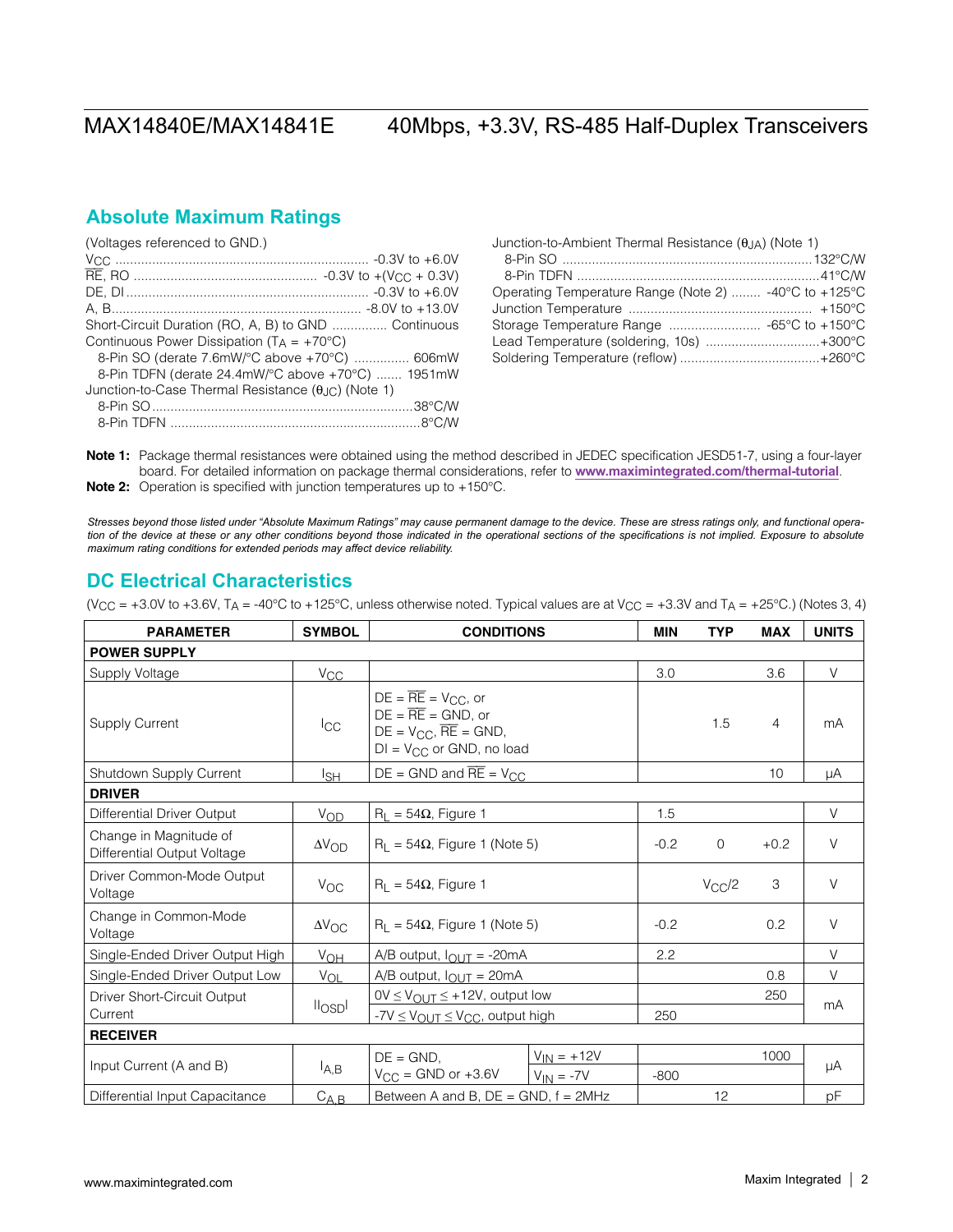## **DC Electrical Characteristics (continued)**

(VCC = +3.0V to +3.6V, TA = -40°C to +125°C, unless otherwise noted. Typical values are at VCC = +3.3V and TA = +25°C.) (Notes 3, 4)

| <b>PARAMETER</b>                                            | <b>SYMBOL</b>          | <b>CONDITIONS</b>                                                                     | <b>MIN</b>        | <b>TYP</b> | <b>MAX</b> | <b>UNITS</b> |
|-------------------------------------------------------------|------------------------|---------------------------------------------------------------------------------------|-------------------|------------|------------|--------------|
| Receiver Differential Threshold                             | $V$ THF                | $-7V \leq V_{CM} \leq 12V$ , $V_{OD}$ falling                                         | $-200$            |            | $-10$      | mV           |
| Voltage (MAX14840E Only)                                    | V <sub>THR</sub>       | $-7V \leq V_{CM} \leq 12V$ , $V_{OD}$ rising                                          | 10                |            | 200        | mV           |
| Receiver Input Hysteresis<br>(MAX14840E Only)               |                        | $V_{CM} = 0V$                                                                         | 20                | 170        |            | mV           |
| Receiver Differential Threshold<br>Voltage (MAX14841E Only) | V <sub>TH</sub>        | $-7V \leq V_{\text{CM}} \leq 12V$                                                     | $-200$            | $-105$     | $-10$      | mV           |
| Receiver Input Hysteresis<br>(MAX14841E Only)               | $\Delta V$ TH          | $V_{CM} = 0V$                                                                         |                   | 10         |            | mV           |
| <b>LOGIC INTERFACE</b>                                      |                        |                                                                                       |                   |            |            |              |
|                                                             |                        | DE, DI                                                                                | 2.0               |            | 5.5        | $\vee$       |
| Input High Voltage                                          | V <sub>IH</sub>        | RE                                                                                    | 2.0               |            |            |              |
| Input Low Voltage                                           | $V_{II}$               | DE, DI, RE                                                                            |                   |            | 0.8        | $\vee$       |
| Input Hysteresis                                            | <b>V<sub>HYS</sub></b> | DE, DI, RE                                                                            |                   | 50         |            | mV           |
| Input Current                                               | $I_{IN}$               | DE, DI, RE                                                                            | $-1$              |            | $+1$       | μA           |
| Input Impedance on First<br>Transition                      |                        | $DE, \overline{RE}$                                                                   | 1                 |            | 10         | kΩ           |
| Output High Voltage                                         | $V_{OH}$               | $\overline{RE}$ = GND, $I_{\text{O}}$ = -1mA, $V_{\text{A}}$ - $V_{\text{B}}$ > 200mV | $V_{CC}$ -<br>1.5 |            |            | $\vee$       |
| Output Low Voltage                                          | $V_{OL}$               | $\overline{RE}$ = GND, I <sub>O</sub> = 1mA, V <sub>A</sub> - V <sub>B</sub> < -200mV |                   |            | 0.4        | $\vee$       |
| Three-State Output Current at<br>Receiver                   | $I_{OZR}$              | $\overline{RE}$ = V <sub>CC</sub> , OV $\leq$ V <sub>O</sub> $\leq$ V <sub>CC</sub>   | $-1$              |            | $+1$       | μA           |
| Receiver Output Short-Circuit<br>Current                    | $I_{\text{OSR}}$       | $OV \leq V_{RO} \leq V_{CC}$                                                          | $-95$             |            | $+95$      | mA           |
| <b>PROTECTION</b>                                           |                        |                                                                                       |                   |            |            |              |
| Thermal-Shutdown Threshold                                  | $T_{TS}$               |                                                                                       |                   | 160        |            | $^{\circ}$ C |
| Thermal-Shutdown Hysteresis                                 | T <sub>ISH</sub>       |                                                                                       |                   | 15         |            | $^{\circ}C$  |
|                                                             |                        | IEC 61000-4-2 Air Gap Discharge                                                       |                   | ±20        |            |              |
| ESD Protection: A, B to GND                                 |                        | IEC 61000-4-2 Contact Discharge                                                       | ±12               |            |            | kV           |
|                                                             |                        | <b>HBM</b>                                                                            |                   | ±35        |            |              |
| <b>ESD Protection: All Other Pins</b>                       |                        | <b>HBM</b>                                                                            |                   | ±2         |            | kV           |

## **Switching Characteristics**

(V<sub>CC</sub> = +3.0V to +3.6V, T<sub>A</sub> = -40°C to +125°C, unless otherwise noted. Typical values are at V<sub>CC</sub> = +3.3V and T<sub>A</sub> = +25°C.) (Notes 2, 3)

| <b>PARAMETER</b>                                                             | <b>SYMBOL</b>      | <b>CONDITIONS</b>                                                 | <b>MIN</b> | <b>TYP</b> | <b>MAX</b> | <b>UNITS</b> |
|------------------------------------------------------------------------------|--------------------|-------------------------------------------------------------------|------------|------------|------------|--------------|
| <b>DRIVER</b>                                                                |                    |                                                                   |            |            |            |              |
|                                                                              | <sup>t</sup> DPLH  | $R_1 = 54\Omega$ , C <sub>1</sub> = 50pF, Figures 2 and 3         | 5.         | 12         | 20         |              |
| <b>Propagation Delay</b>                                                     | <sup>І</sup> ПРНІ  | (Note 6)                                                          | 'n.        | 12         | 20         | ns           |
| Differential Driver Output Skew<br>$ t_{\text{DPLH}} \cdot t_{\text{DPHL}} $ | <sup>t</sup> DSKEW | $R_1 = 54\Omega$ , $C_1 = 50pF$ , Figures 2 and 3<br>(Notes 6, 9) |            |            | っ          | ns           |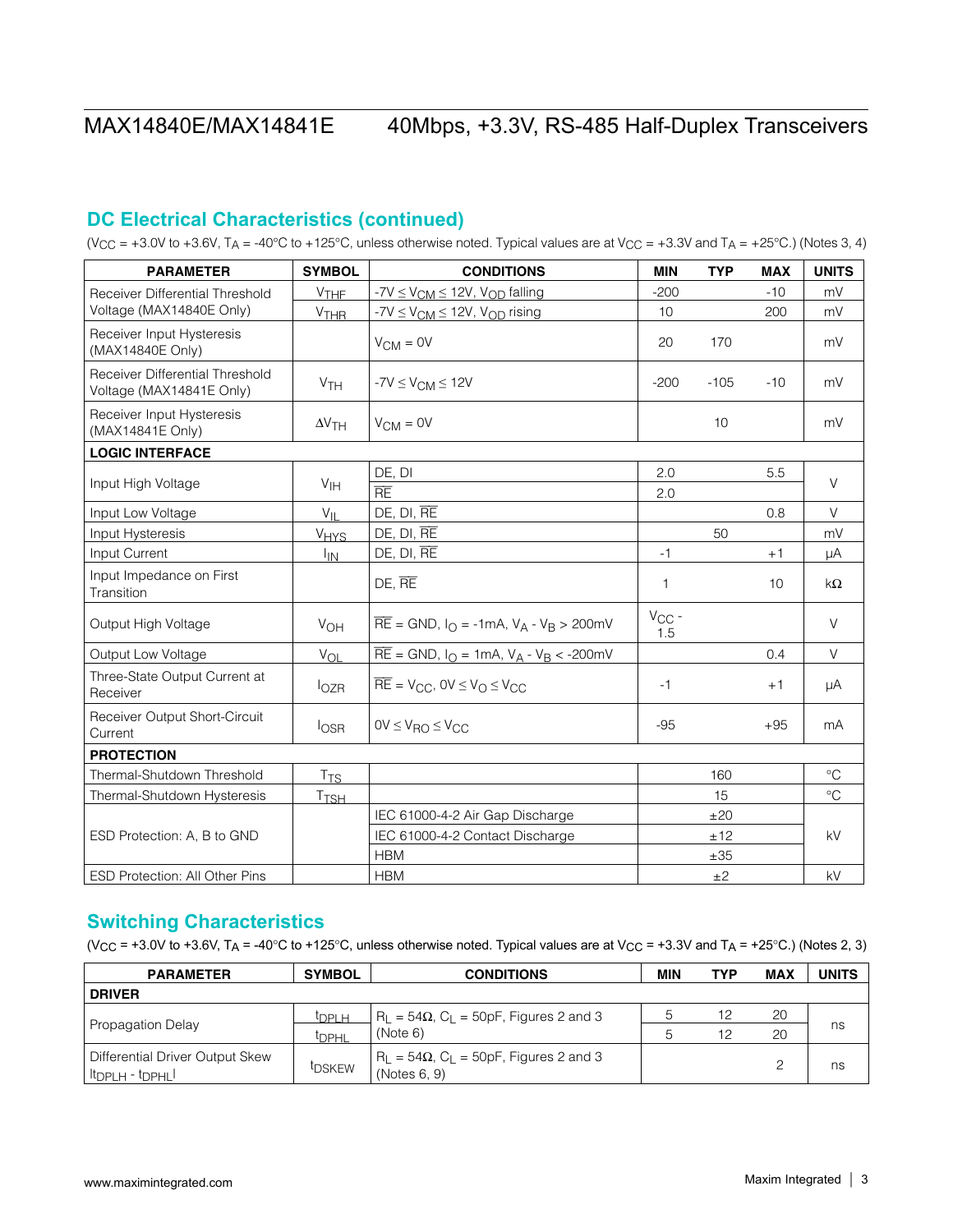## **Switching Characteristics (continued)**

(VCC = +3.0V to +3.6V, TA = -40°C to +125°C, unless otherwise noted. Typical values are at VcC = +3.3V and TA = +25°C.) (Notes 3, 4)

| Driver Differential Output Rise or<br>Fall Time | $t_{HL}$ , $t_{LH}$               | $R_L = 54\Omega$ , $C_L = 50pF$ , Figures 2 and 3<br>(Notes 6, 9)             |            |            | 7.5            | ns           |
|-------------------------------------------------|-----------------------------------|-------------------------------------------------------------------------------|------------|------------|----------------|--------------|
| <b>PARAMETER</b>                                | <b>SYMBOL</b>                     | <b>CONDITIONS</b>                                                             | <b>MIN</b> | <b>TYP</b> | <b>MAX</b>     | <b>UNITS</b> |
| Maximum Data Rate                               | <b>DR<sub>MAX</sub></b>           |                                                                               | 40         |            |                | Mbps         |
| Driver Enable to Output High                    | <sup>t</sup> DZH                  | $R_1 = 110\Omega$ , C <sub>1</sub> = 50pF, Figures 4 and 5<br>(Notes 6, 7)    |            |            | 30             | ns           |
| Driver Enable to Output Low                     | t <sub>DZL</sub>                  | $R_L = 110\Omega$ , C <sub>L</sub> = 50pF, Figures 4 and 5<br>(Notes 6, 7)    |            |            | 30             | ns           |
| Driver Disable Time from Low                    | t <sub>DLZ</sub>                  | $R_L$ = 110 $\Omega$ , C <sub>L</sub> = 50pF, Figures 4 and 5<br>(Notes 6, 7) |            |            | 30             | ns           |
| Driver Disable Time from High                   | <sup>t</sup> DHZ                  | $R_L$ = 110 $\Omega$ , C <sub>L</sub> = 50pF, Figures 4 and 5<br>(Notes 5, 6) |            |            | 30             | ns           |
| Driver Enable from Shutdown to<br>Output Low    | <sup>t</sup> DZL(SHDN)            | $R_L$ = 110 $\Omega$ , C <sub>L</sub> = 50pF, Figures 4 and 5<br>(Notes 6, 7) |            |            | 4              | $\mu s$      |
| Driver Enable from Shutdown to<br>Output High   | <sup>t</sup> DZH(SHDN)            | $R_L$ = 110 $\Omega$ , C <sub>L</sub> = 50pF, Figures 4 and 5<br>(Notes 6, 7) |            |            | 4              | $\mu s$      |
| Time to Shutdown                                | t <sub>SHDN</sub>                 | (Note 8)                                                                      | 50         |            | 800            | ns           |
| <b>RECEIVER</b>                                 |                                   |                                                                               |            |            |                |              |
| Propagation Delay                               | <u>trplh</u><br><sup>t</sup> RPHL | $C_L$ = 15pF, Figures 6 and 7 (Note 6)                                        |            |            | 25<br>25       | ns           |
| Receiver Output Skew                            | <sup>t</sup> RSKEW                | $C_1 = 15pF$ , Figures 6 and 7 (Notes 6, 9)                                   |            |            | $\overline{c}$ | ns           |
| Maximum Data Rate                               | <b>DR<sub>MAX</sub></b>           |                                                                               | 40         |            |                | Mbps         |
| Receiver Enable to Output High                  | $t_{RZH}$                         | $R_1 = 1k\Omega$ , C <sub>1</sub> = 15pF, Figure 8 (Notes 6, 7)               |            |            | 20             | ns           |
| Receiver Enable to Output Low                   | t <sub>RZL</sub>                  | $R_L = 1k\Omega$ , $C_L = 15pF$ , Figure 8 (Notes 6, 7)                       |            |            | 20             | ns           |
| Receiver Disable Time from Low                  | <sup>t</sup> RLZ                  | $R_L = 1k\Omega$ , $C_L = 15pF$ , Figure 8 (Notes 6, 7)                       |            |            | 20             | ns           |
| Receiver Disable Time from High                 | $t_{\text{RHZ}}$                  | $R_L = 1k\Omega$ , $C_L = 15pF$ , Figure 8 (Notes 6, 7)                       |            |            | 20             | ns           |
| Receiver Enable from Shutdown<br>to Output Low  | t <sub>RZL(SHDN)</sub>            | $R_{L} = 1k\Omega$ , C <sub>L</sub> = 15pF, Figure 8 (Notes 6, 7)             |            |            | 4              | $\mu s$      |
| Receiver Enable from Shutdown<br>to Output High | t <sub>RZH(SHDN)</sub>            | $R_{L} = 1k\Omega$ , C <sub>L</sub> = 15pF, Figure 8 (Notes 6, 7)             |            |            | 4              | $\mu s$      |
| Time to Shutdown                                | <u>tshDN</u>                      | (Note 8)                                                                      | 50         |            | 800            | ns           |

**Note 3:** All devices are 100% production tested at  $T_A = +25^\circ$ C. Specifications for all temperature limits are guaranteed by design.

Note 4: All currents into the device are positive; all currents out of the device are negative. All voltages are referenced to device ground, unless otherwise noted.

Note 5:  $\Delta V_{\text{OD}}$  and  $\Delta V_{\text{OC}}$  are the changes in V<sub>OD</sub> and V<sub>OC</sub>, respectively, when the DI input changes state.

Note 6: Capacitive load includes test probe and fixture capacitance.

Note 7: The timing parameter refers to the driver or receiver enable delay when the device has exited the initial hot-swap protect state and is in normal operating mode.

Note 8: Shutdown is enabled by driving RE high and DE low. The device is guaranteed to have entered shutdown after tsHDN has elapsed.

Note 9: Parameter is guaranteed by characterization and not production tested.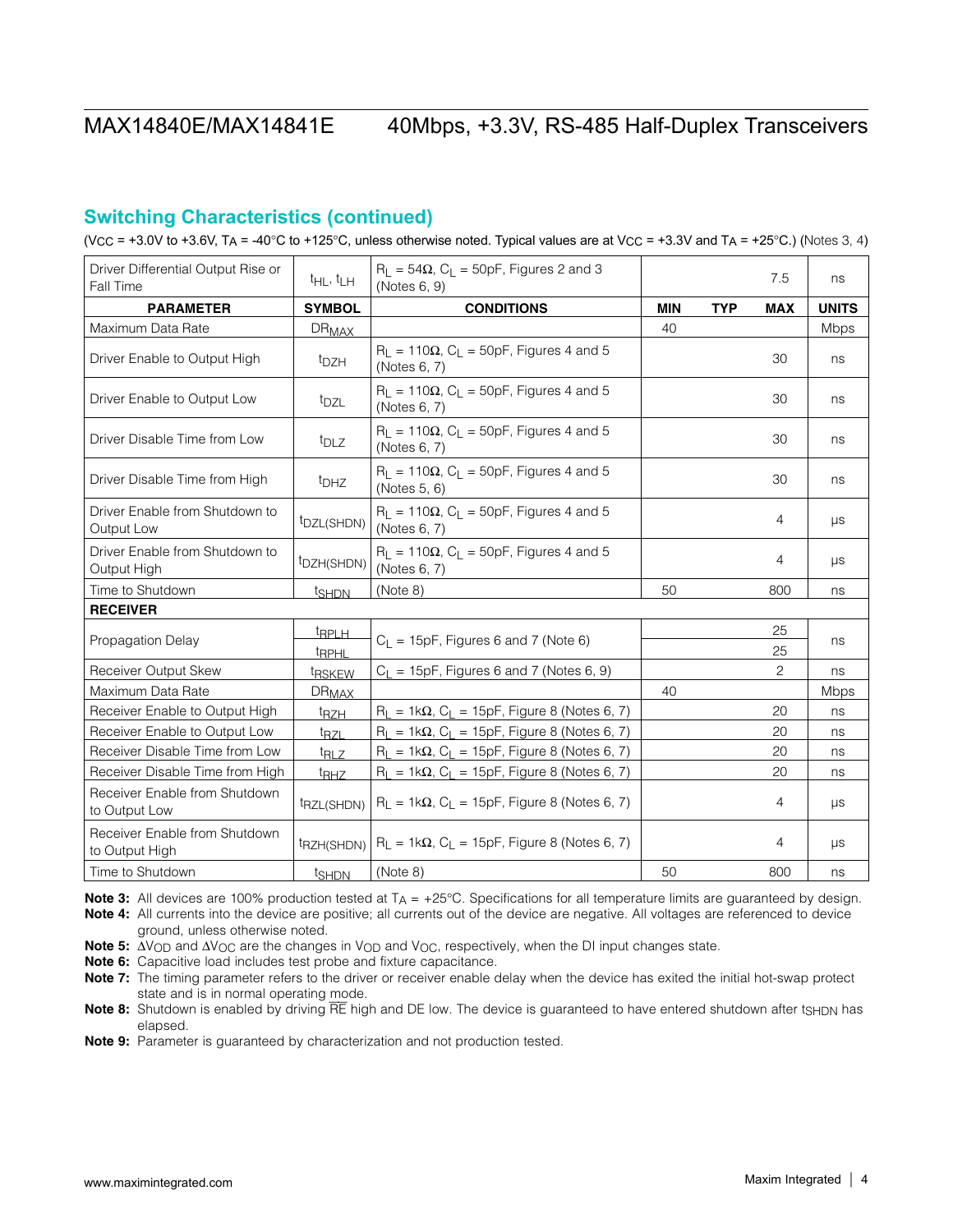# **Test and Timing Diagrams**





*Figure 1. Driver DC Test Load Figure 2. Driver Timing Test Circuit*



*Figure 3. Driver Propagation Delays*



*Figure 4. Driver Enable and Disable Times (tDZH, tDHZ)*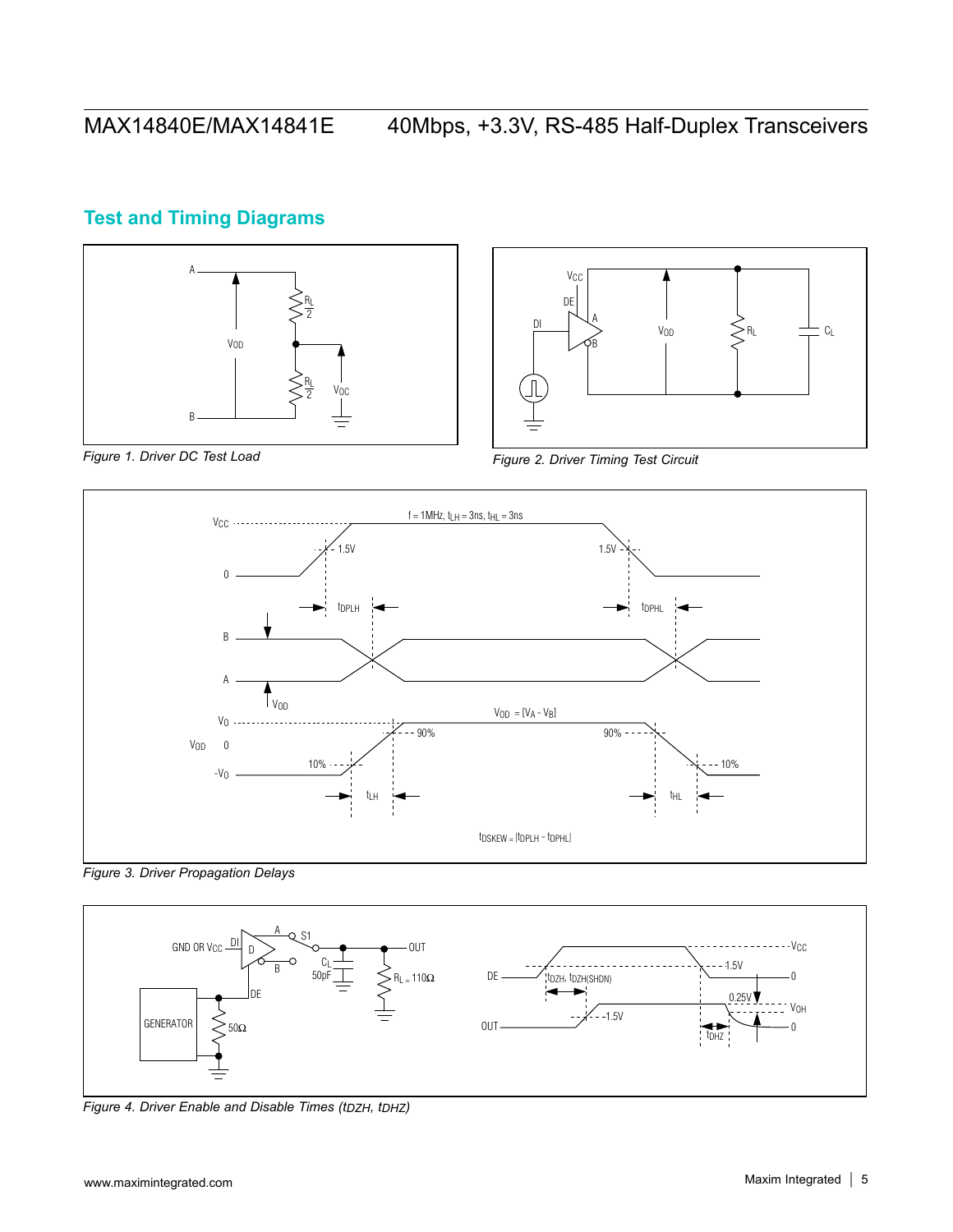### **V<sub>CC</sub>**  $R_L = 110\Omega$  $\frac{\mathsf{A}}{\mathsf{Q}}$  S1  $0$  OR  $V_{CC}$  DI OUT B  $\top$ DE  $\left\langle \right\rangle$ GENERATOR  $50\Omega$  $- -V_{CC}$  $- - 1.5V$ DE tDZL, tDZL(SHDN)  $\theta$ ◀ t<sub>DLZ</sub> V<sub>CC</sub><br>OUT  $-1.5V$ V<sub>OL</sub>  $-0.25V$

# **Test and Timing Diagrams (continued)**

*Figure 5. Driver Enable and Disable Times (tDLZ, tDZL)*



*Figure 6. Receiver Propagation Delay Test Circuit*



*Figure 7. Receiver Propagation Delays*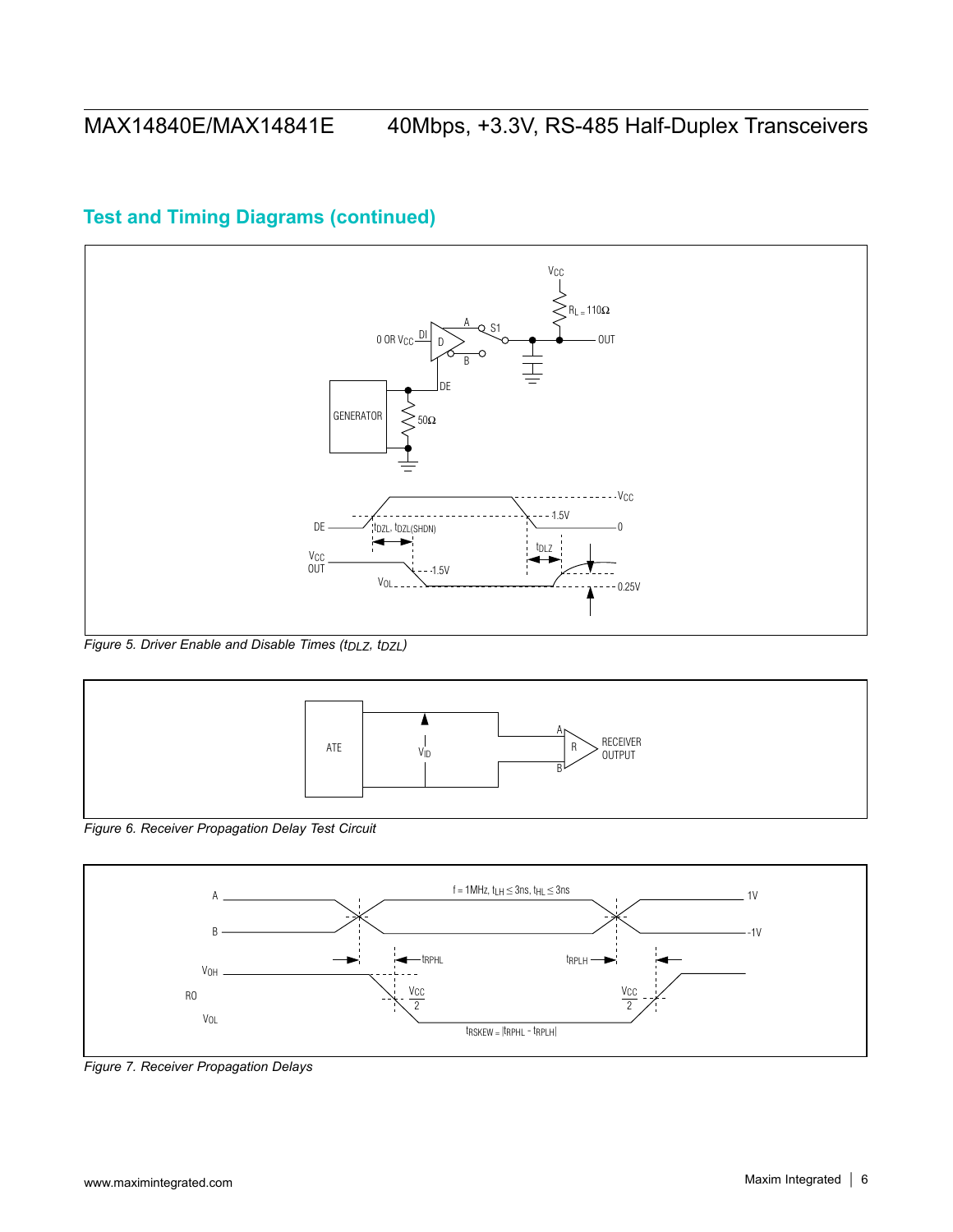

# **Test and Timing Diagrams (continued)**

*Figure 8. Receiver Enable and Disable Times*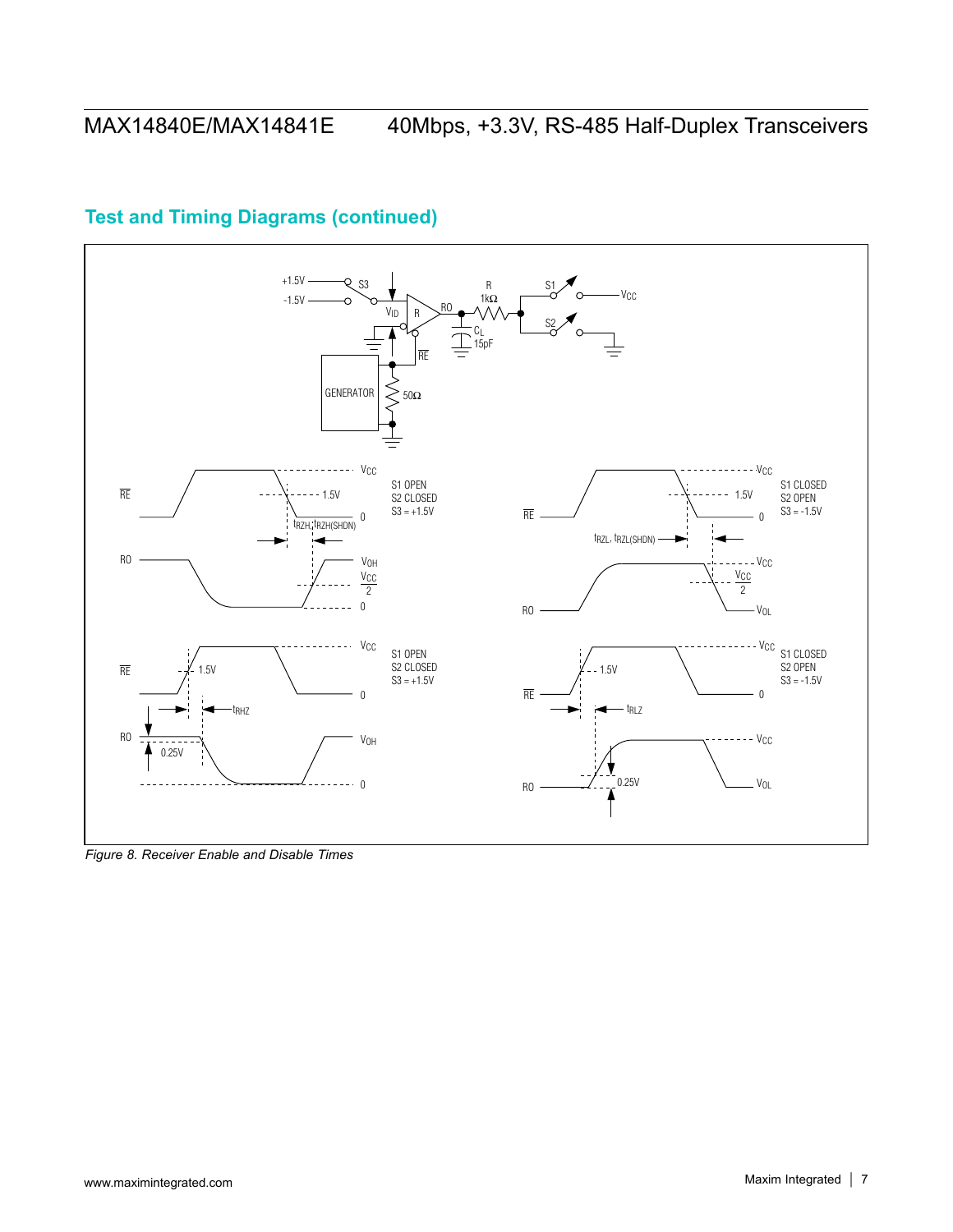## <span id="page-7-0"></span>**Typical Operating Characteristics**

(V<sub>CC</sub> =  $+3.3V$ , T<sub>A</sub> =  $+25^{\circ}$ C, unless otherwise noted.)

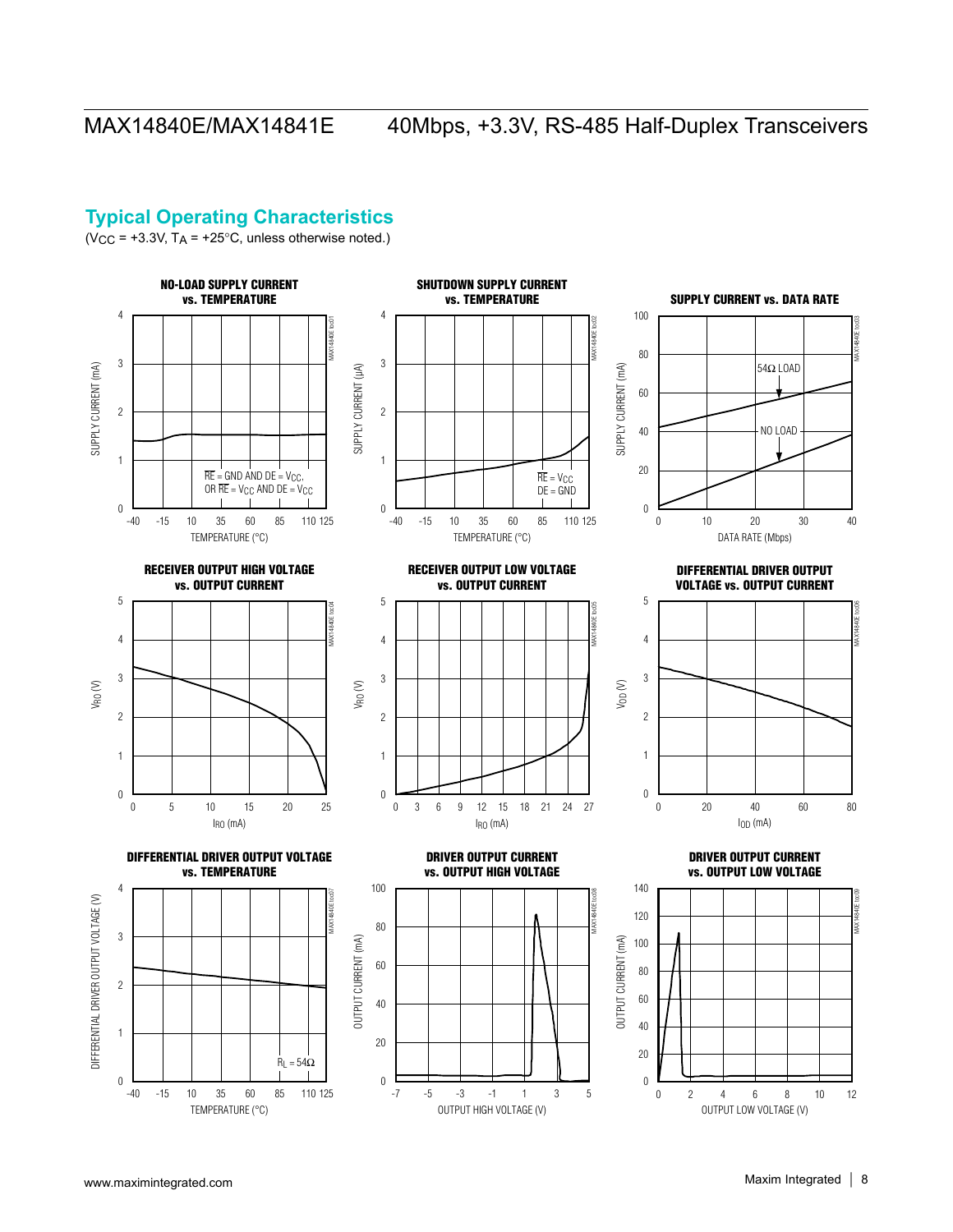## **Typical Operating Characteristics (continued)**

(V<sub>CC</sub> =  $+3.3V$ , T<sub>A</sub> =  $+25^{\circ}$ C, unless otherwise noted.)

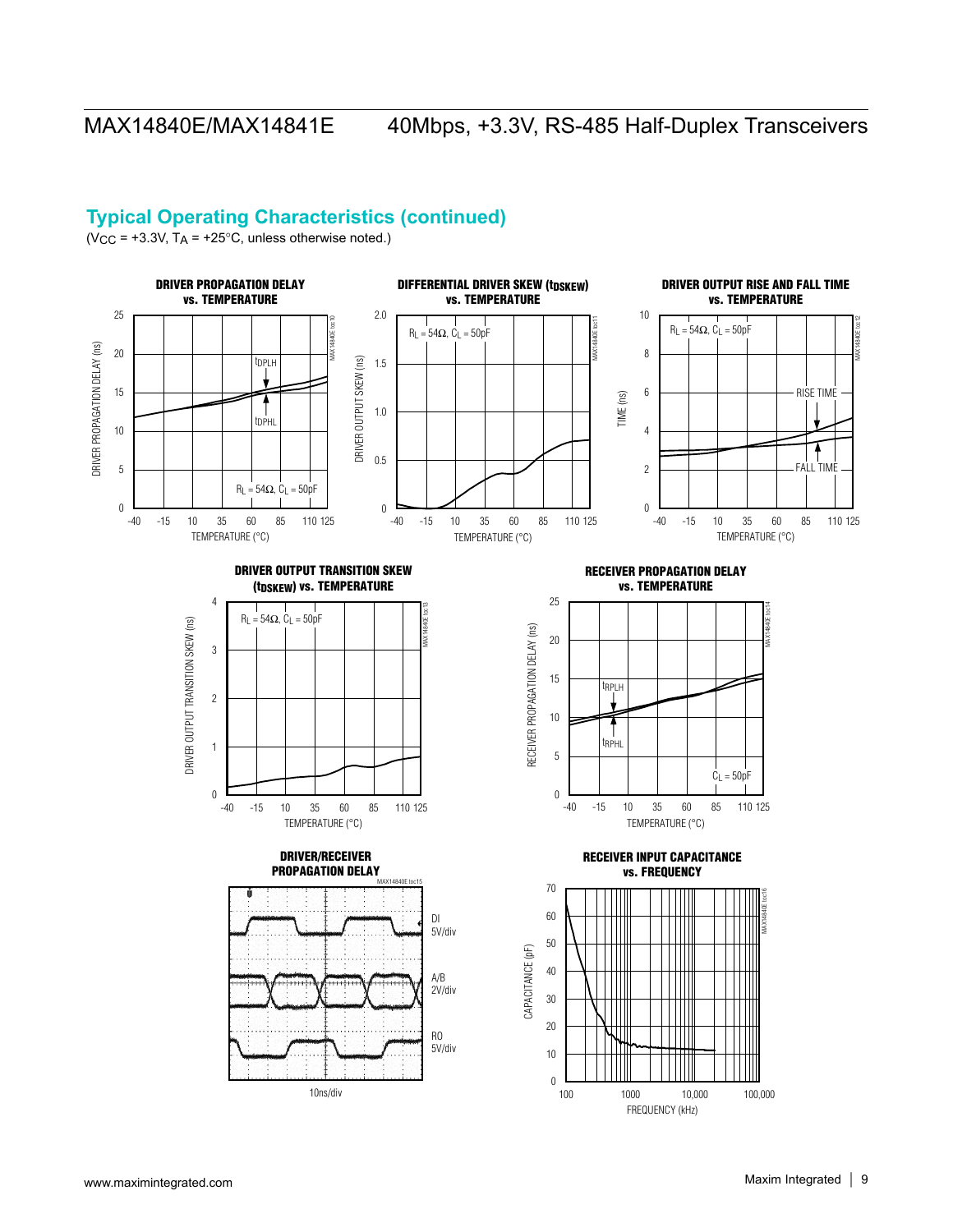# **Pin Configurations**



## **Pin Descriptions**

| <b>PIN</b>    | <b>NAME</b>  | <b>FUNCTION</b>                                                                                                                                                                                                                                                                                           |
|---------------|--------------|-----------------------------------------------------------------------------------------------------------------------------------------------------------------------------------------------------------------------------------------------------------------------------------------------------------|
|               | RO.          | Receiver Output. See the Function Table.                                                                                                                                                                                                                                                                  |
| $\mathcal{P}$ | RE           | Active-Low Receiver-Output Enable. Drive $\overline{RE}$ low to enable RO. RO is high impedance when $\overline{RE}$ is high.<br>Drive $\overline{RE}$ high and DE low to enter low-power shutdown mode. $\overline{RE}$ is a hot-swap input (see the <i>Hot-Swap</i><br>Capability section for details). |
| 3             | DE.          | Driver-Output Enable. Drive DE high to enable driver outputs. These outputs are high impedance when DE<br>is low. Drive $\overline{RE}$ high and DE low to enter low-power shutdown mode. DE is a hot-swap input (see the <i>Hot</i> -<br>Swap Capability section for details).                           |
| 4             | DI           | Driver Input. With DE high, a low on DI forces the A output low and the B output high. Similarly, a high on<br>DI forces the A output high and the B output low.                                                                                                                                          |
| 5             | <b>GND</b>   | Ground                                                                                                                                                                                                                                                                                                    |
| 6             | A            | Noninverting Receiver Input and Noninverting Driver Output                                                                                                                                                                                                                                                |
| 7             | B.           | Inverting Receiver Input and Inverting Driver Output                                                                                                                                                                                                                                                      |
| 8             | $V_{\rm CC}$ | Positive Supply Voltage Input. Bypass $V_{CC}$ with a 0.1µF ceramic capacitor to GND.                                                                                                                                                                                                                     |
|               | EP.          | Exposed Pad (TDFN Only). Connect EP to GND.                                                                                                                                                                                                                                                               |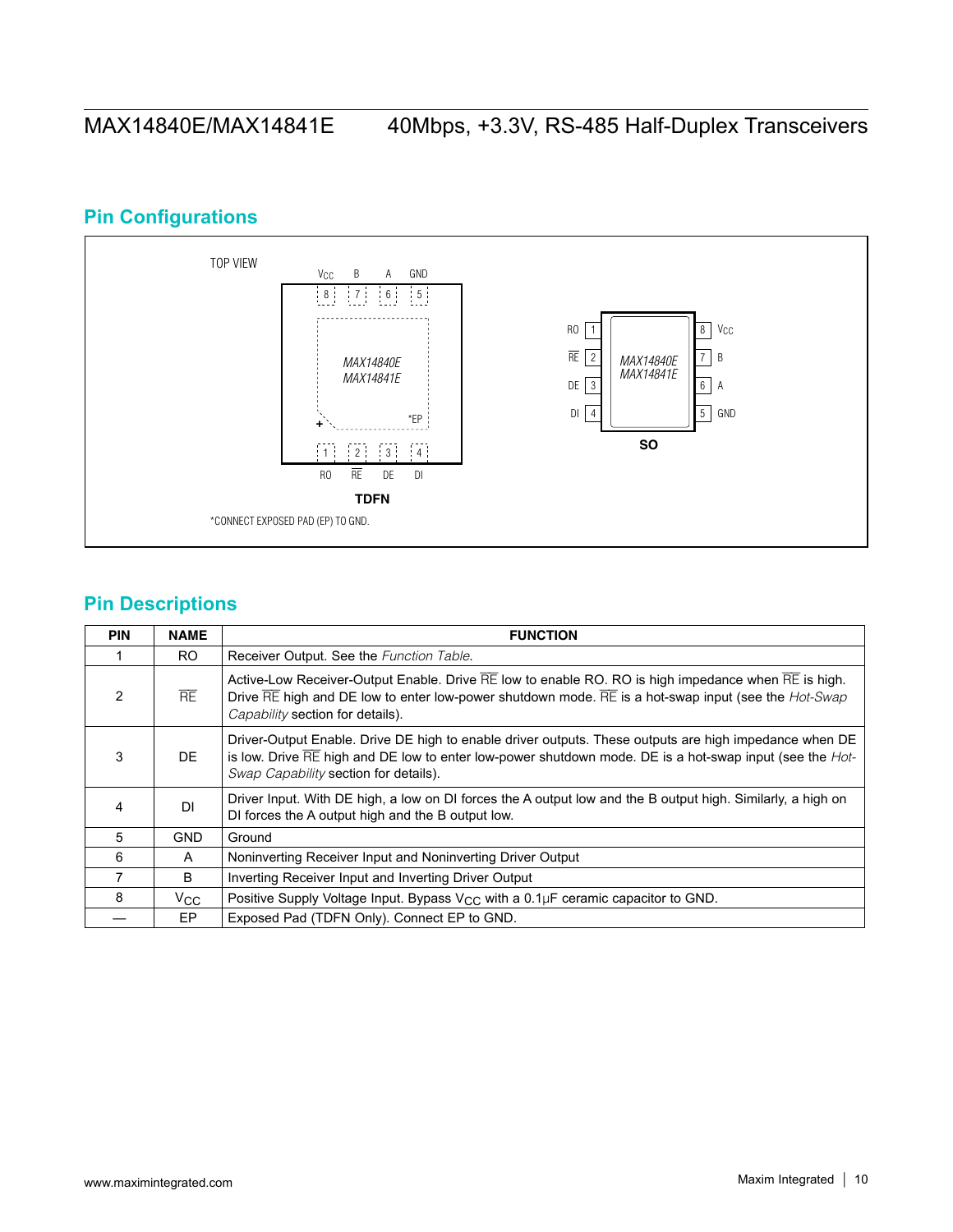# **Function Table**

| <b>TRANSMITTING</b> |                |                       |                |                     |  |  |
|---------------------|----------------|-----------------------|----------------|---------------------|--|--|
|                     | <b>INPUTS</b>  |                       |                | <b>OUTPUTS</b>      |  |  |
| $\overline{RE}$     | DE             | <b>DI</b>             | B              | Α                   |  |  |
| X                   | 1              | 1                     | $\mathbf 0$    |                     |  |  |
| X                   | 1              | 0                     | 1              | $\mathsf 0$         |  |  |
| 0                   | 0              | X                     | High Impedance | High Impedance      |  |  |
| 1                   | 0              | X                     |                | Shutdown (see note) |  |  |
|                     |                | RECEIVING (MAX14840E) |                |                     |  |  |
|                     |                |                       |                |                     |  |  |
|                     | <b>INPUTS</b>  |                       |                | <b>OUTPUTS</b>      |  |  |
| RE                  | DE             | $A-B$                 |                | <b>RO</b>           |  |  |
| 0                   | $\mathsf X$    | $\geq$ 200mV          | 1              |                     |  |  |
| 0                   | X              | $\leq$ -200mV         |                | 0                   |  |  |
| 0                   | X              | Open/Shorted          |                | Previous State      |  |  |
|                     | 1              | X                     |                | High Impedance      |  |  |
|                     | 0              | X                     |                | Shutdown (see note) |  |  |
|                     |                |                       |                |                     |  |  |
|                     |                | RECEIVING (MAX14841E) |                |                     |  |  |
|                     | <b>INPUTS</b>  |                       |                | <b>OUTPUTS</b>      |  |  |
| RE                  | DE             | A-B                   | <b>RO</b>      |                     |  |  |
| 0                   | X              | $\geq$ -10mV          |                |                     |  |  |
| 0                   | $\pmb{\times}$ | $\leq$ -200mV         | 0              |                     |  |  |
| 0                   | X              | Open/Shorted          | 1              |                     |  |  |
|                     | 1              | X                     |                | High Impedance      |  |  |
|                     | 0              | X                     |                | Shutdown (see note) |  |  |

*X = Don't care.*

*Note: Shutdown mode, driver, and receiver outputs are in high impedance.*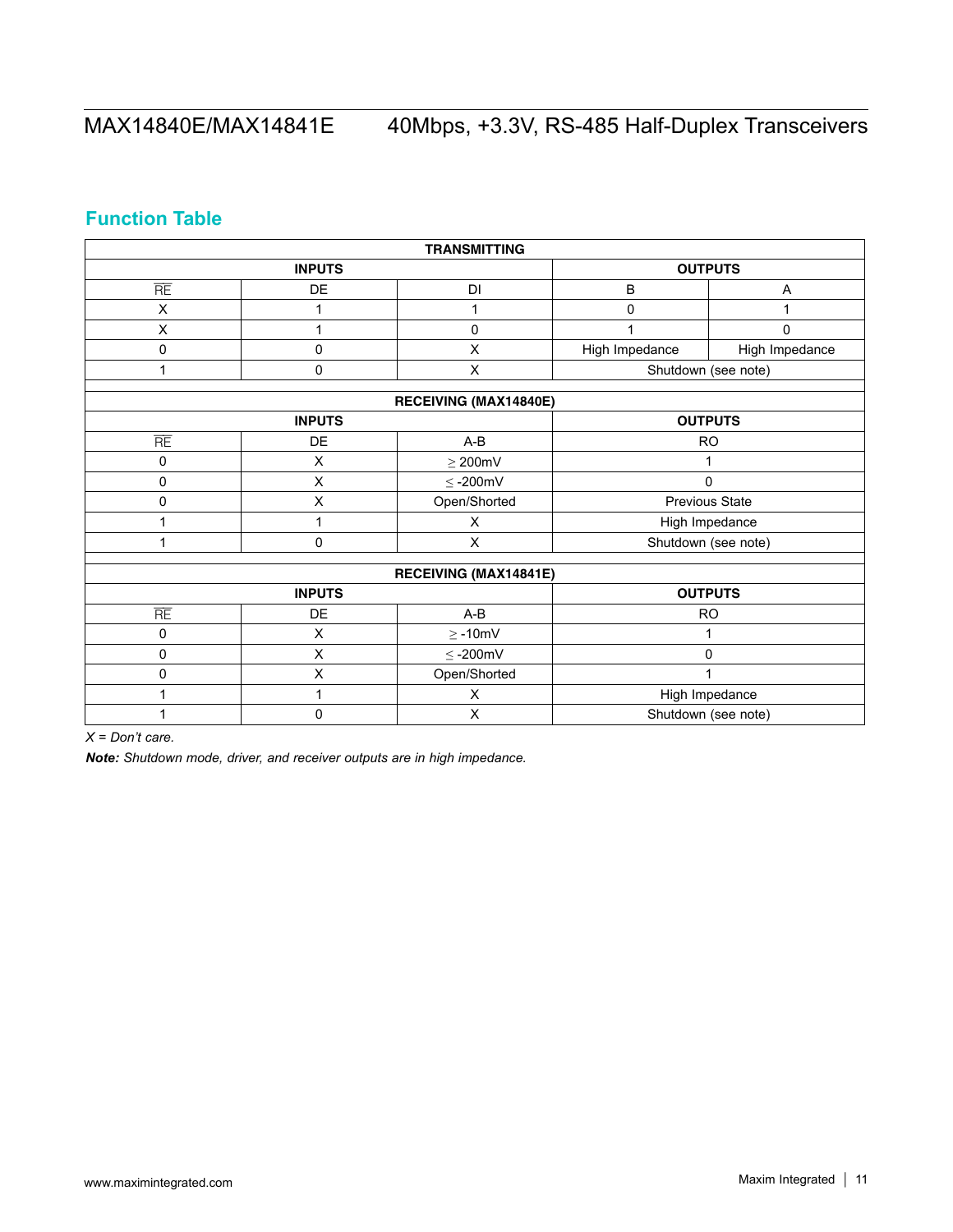## **Detailed Description**

The MAX14840E/MAX14841E are +3.3V ESD-protected RS-485 transceivers intended for high-speed, half-duplex communications. A hot-swap capability eliminates false transitions on the bus during power-up or hot insertion.

The MAX14840E features symmetrical fail-safe and larger receiver hysteresis, providing improved noise rejection and improved recovered signals in high-speed and long cable applications. The MAX14841E has true fail-safe receiver inputs guaranteeing a logic-high receiver output when inputs are shorted or open. All devices have a 1-unit load receiver input impedance, allowing up to 32 transceivers on the bus.

The MAX14840E/MAX14841E transceivers draw 1.5mA (typ) supply current when unloaded or when fully loaded with the drivers disabled.

### **Symmetrical Fail Safe (MAX14840E)**

At high data rates and with long cable lengths, the signal at the end of the cable is attenuated and distorted due to the lowpass characteristic of the transmission line. Under these conditions, fail-safe RS-485 receivers, which have offset threshold voltages, produce recovered signals with uneven mark-space ratios. The MAX14840E has symmetrical receiver thresholds, as shown in Figure 9. This produces near even mark-space ratios at the receiver's output (RO). The MAX14840E also has higher receiver hysteresis than the MAX14841E and most other RS-485 transceivers. This results in higher receiver noise tolerance.

Symmetrical fail safe means that the receiver's output (RO) remains at the same logic state that it was before the differential input voltage V<sub>OD</sub> went to 0V. Under normal conditions, where UART signaling is used, this means that the state on the line prior to all drivers being disabled is a logic-high (i.e., a UART STOP bit).

### **True Fail Safe (MAX14841E)**

The MAX14841E guarantees a logic-high receiver output when the receiver inputs are shorted or open or when they are connected to a terminated transmission line with all drivers disabled. This is the case if the receiver input threshold is between -10mV and -200mV. RO is logic-high if the differential receiver input voltage VOD is greater than or equal to -10mV.

### **Hot-Swap Capability**

### **Hot-Swap Inputs**

When circuit boards are inserted into a hot or powered backplane, disturbances to the enable inputs and differential receiver inputs can lead to data errors. Upon initial circuit board insertion, the processor undergoes its power-up sequence. During this period, the processor output drivers are high impedance and are unable to drive the DE and RE inputs of the MAX14840E/MAX14841E to a defined logic level. Leakage currents up to 10µA from the highimpedance output of a controller could cause DE and RE to drift to an incorrect logic state. Additionally, parasitic circuit board capacitance could cause coupling of V<sub>CC</sub> or GND to  $DE$  and  $\overline{RE}$ . These factors could improperly enable the driver or receiver. However, the MAX14840E/ MAX14841E have hot-swap inputs that avoid these potential problems.

When V<sub>CC</sub> rises, an internal pulldown circuit holds DE low and RE high. After the initial power-up sequence, the pulldown circuit becomes transparent, resetting the hotswap-tolerable inputs.

### **How-Swap Input Circuitry**

The MAX14840E/MAX14841E DE and RE enable inputs feature hot-swap capability. At the input, there are two nMOS devices, M1 and M2 (Figure 10). When V<sub>CC</sub> ramps



*Figure 9. Symmetrical Hysteresis*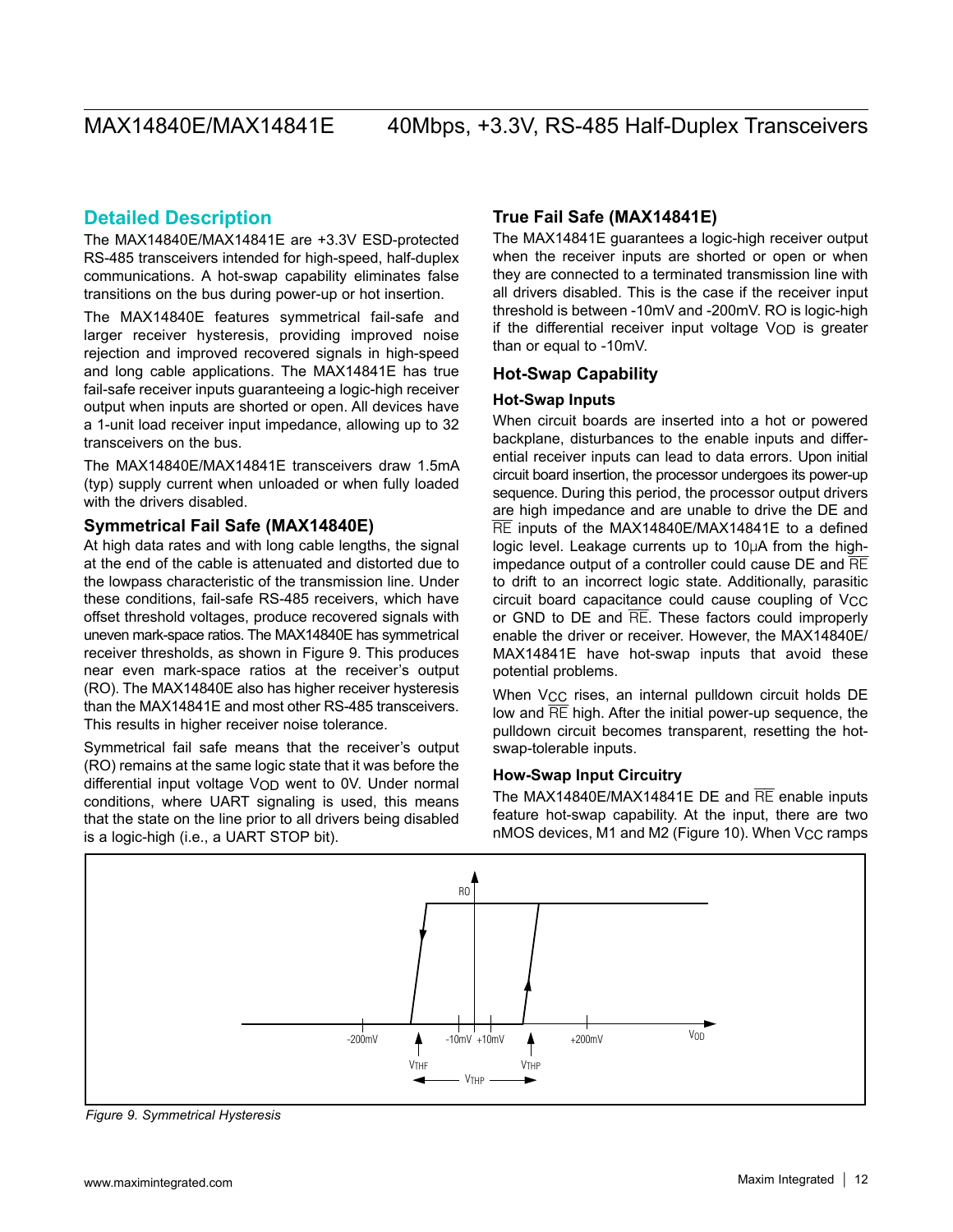from 0V, an internal  $15\mu s$  timer turns on M2 and sets the SR latch that also turns on M1. Transistors M2 (a 1mA current sink) and M1 (a  $100\mu A$  current sink) pull DE to GND through a 5.6k $\Omega$  resistor. M2 is designed to pull DE to the disabled state against an external parasitic capacitance up to 100pF that can drive DE high. After 15µs, the timer deactivates M2 while M1 remains on, holding DE low against three-state leakages that can drive DE high. M1 remains on until an external source overcomes the required input current. At this time, the SR latch resets and M1 turns off. When M1 turns off, DE reverts to a standard, high-impedance CMOS input. Whenever V<sub>CC</sub> drops below 1V, the hot-swap input is reset.

For  $\overline{\text{RE}}$ , there is a complementary circuit employing two pMOS devices pulling  $\overline{RE}$  to V<sub>CC</sub>.

### **±35kV ESD Protection**

ESD protection structures are incorporated on all pins to protect against electrostatic discharges encountered during handling and assembly. The driver outputs and

receiver inputs of the MAX14840E family of devices have extra protection against static electricity. The ESD structures withstand high ESD in all states: normal operation, shutdown, and powered down. After an ESD event, the MAX14840E/MAX14841E keep working without latchup or damage.

ESD protection can be tested in various ways. The transmitter outputs and receiver inputs of the MAX14840E/ MAX14841E are characterized for protection to the following limits:

- $\cdot$   $\pm$ 35kV HBM
- $\cdot$   $\pm$  20kV using the Air Gap Discharge method specified in IEC 61000-4-2
- $\cdot$   $\pm$ 12kV using the Contact Discharge method specified in IEC 61000-4-2



*Figure 10. Simplified Structure of the Driver Enable Pin (DE)*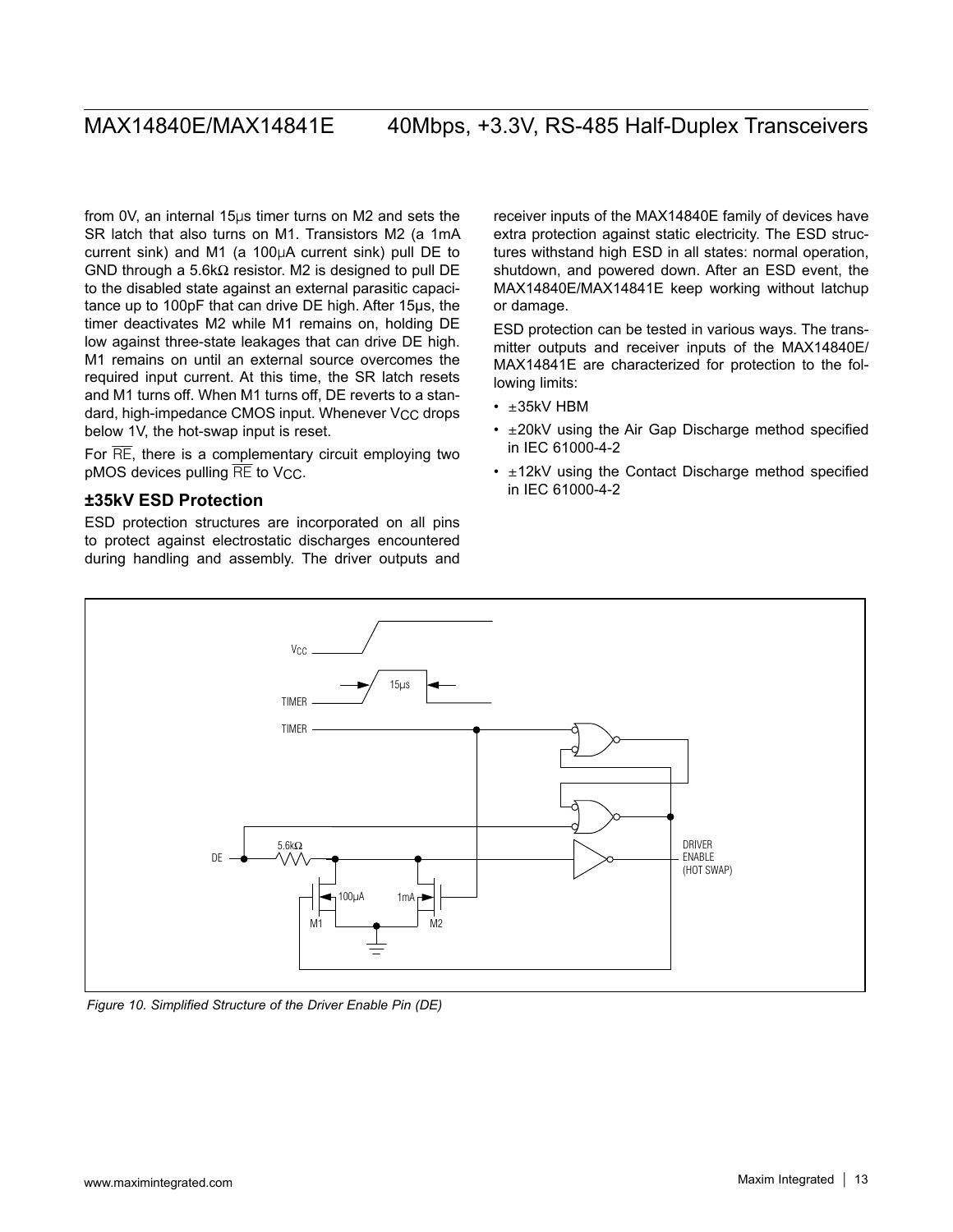### **ESD Test Conditions**

ESD performance depends on a variety of conditions. Contact Maxim for a reliability report that documents test setup, test methodology, and test results.

### **Human Body Model**

Figure 11 shows the HBM, and Figure 12 shows the current waveform it generates when discharged into a lowimpedance state. This model consists of a 100pF capacitor charged to the ESD voltage of interest, which is then discharged into the test device through a 1.5k $\Omega$  resistor.

### **IEC 61000-4-2**

The IEC 61000-4-2 standard covers ESD testing and performance of finished equipment. However, it does not specifically refer to integrated circuits. The MAX14840E/ MAX14841E family of devices helps you design equipment to meet IEC 61000-4-2, without the need for additional ESD protection components.



*Figure 11. Human Body ESD Test Model*



*Figure 12. Human Body current Waveform*

The major difference between tests done using the HBM and IEC 61000-4-2 is higher peak current in IEC 61000-4-2 because series resistance is lower in the IEC 61000-4-2 model. Hence, the ESD withstand voltage measured to IEC 61000-4-2 is generally lower than that measured using the HBM.

Figure 13 shows the IEC 61000-4-2 model, and Figure 14 shows the current waveform for IEC 61000-4-2 ESD Contact Discharge test.

### **Applications Information**

### **High-Speed Operation**

The MAX14840E and MAX14841E are high-performance RS-485 transceivers supporting data rates up to 40Mbps.

### **Driver Output Protection**

Two mechanisms prevent excessive output current and power dissipation caused by faults or by bus contention. Current limit on the output stage provides immediate



*Figure 13. IEC 61000-4-2 ESD Test Model*



*Figure 14. IEC 61000-4-2 ESD Generator Current Waveform*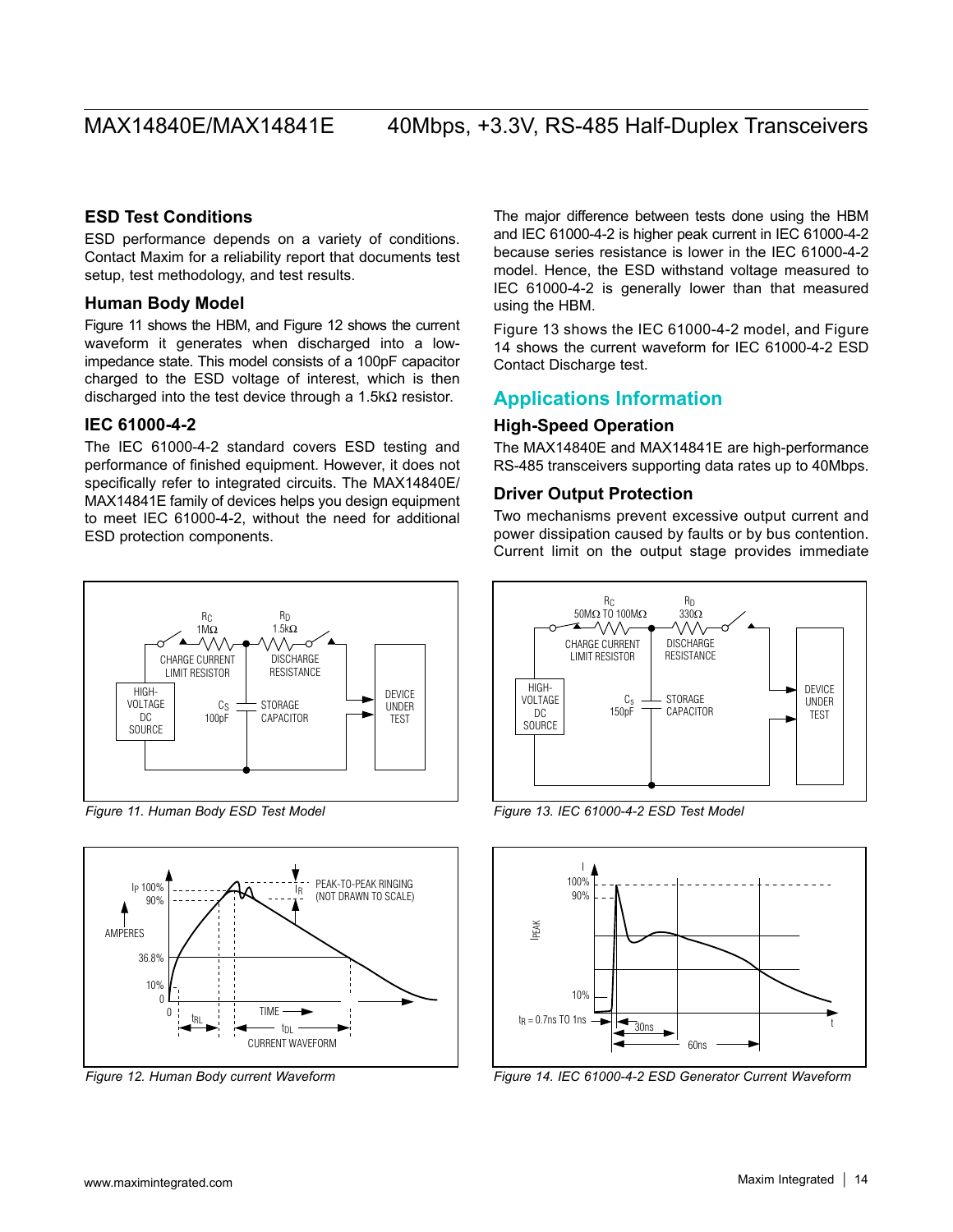

*Figure 15. Typical Half-Duplex RS-485 Network*

protection against short circuits over the whole common-mode voltage range (see the *[Typical Operating Characteristics](#page-7-0)* section). Additionally, a thermal shutdown circuit forces the driver outputs into a high-impedance state if the die temperature exceeds  $+160^{\circ}C$  (typ).

### **Low-Power Shutdown Mode**

Low-power shutdown mode is initiated by bringing  $\overline{RE}$ high and DE low. In shutdown, the devices draw less than  $10\mu$ A of supply current.

 $\overline{\text{RE}}$  and DE can be driven simultaneously; the parts are guaranteed not to enter shutdown if  $\overline{RE}$  is high and DE is low for less than 50ns. If the inputs are in this state for at least 800ns, the parts are guaranteed to enter shutdown.

### **Typical Applications**

The MAX14840E/MAX14841E transceivers are designed for bidirectional data communications on multipoint bus transmission lines. Figure 15 shows a typical network application circuit. To minimize reflections, terminate the line at both ends with its characteristic impedance and keep stub lengths off the main line as short as possible.

## **Chip Information**

PROCESS: BiCMOS

## **Package Information**

For the latest package outline information and land patterns, go to **<www.maximintegrated.com/packages>**. Note that a "+", "#", or "-" in the package code indicates RoHS status only. Package drawings may show a different suffix character, but the drawing pertains to the package regardless of RoHS status.

|           | <b>PACKAGE TYPE   PACKAGE CODE</b> | DOCUMENT NO. |
|-----------|------------------------------------|--------------|
| 8 SO      | $S8+4$                             | 21-0041      |
| 8 TDFN-EP | T833+2                             | 21-0137      |

## <span id="page-14-0"></span>**Ordering Information/Selector Guide**

| <b>PART</b>          | <b>FAIL SAFE</b> | <b>TEMP RANGE</b> | <b>PIN-PACKAGE</b> |
|----------------------|------------------|-------------------|--------------------|
| <b>MAX14840EASA+</b> | Symmetrical      | -40°C to +125°C.  | 8 SO               |
| MAX14840EATA+        | Symmetrical      | -40°C to +125°C.  | 8 TDFN-EP*         |
| <b>MAX14841EASA+</b> | True             | -40°C to +125°C.  | 8 SO               |
| MAX14841EATA+        | True             | -40°C to +125°C   | 8 TDFN-EP*         |

+*Denotes a lead(Pb)-free/RoHS-compliant package.*

\**EP = Exposed pad.*